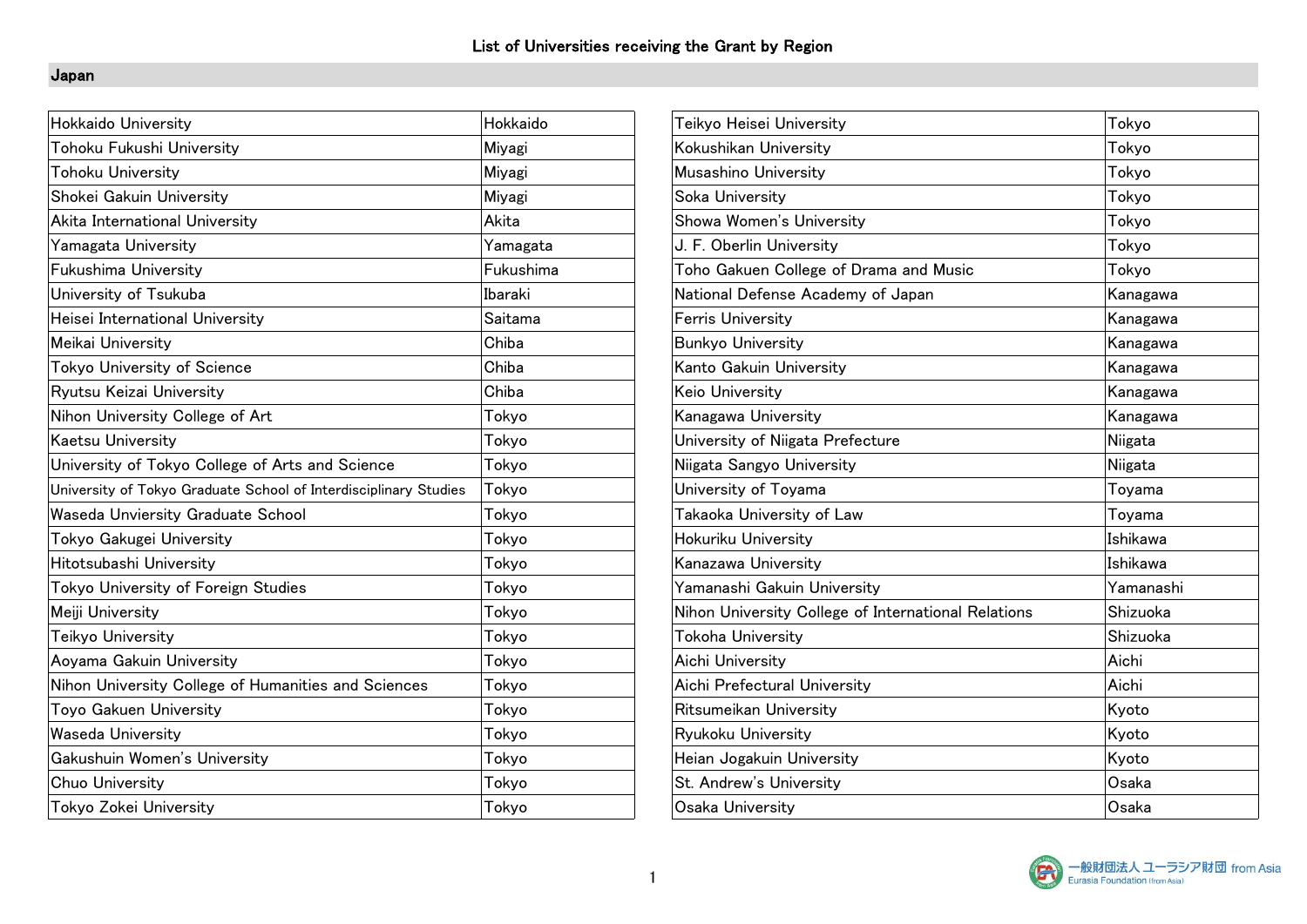### Japan

| Kindai University                         | Osaka     |
|-------------------------------------------|-----------|
| Kobe University                           | Hyogo     |
| Wakayama University                       | Wakayama  |
| Hiroshima City University                 | Hiroshima |
| Hiroshima University                      | Hiroshima |
| University of East Asia                   | Yamaguchi |
| Yamaguchi University                      | Yamaguchi |
| Yamaguchi Prefectural University          | Yamaguchi |
| Kyushu University                         | Fukuoka   |
| Kyushu International University           | Fukuoka   |
| Kurume University                         | Fukuoka   |
| Fukuoka Jo Gakuin University              | Fukuoka   |
| Nishikyushu University                    | Saga      |
| Saga University                           | Saga      |
| Nagasaki University                       | Nagasaki  |
| The International University of Kagoshima | Kagoshima |
| Kagoshima University                      | Kagoshima |
| University of the Ryukyus                 | Okinawa   |
| Okinawa Christian University              | Okinawa   |

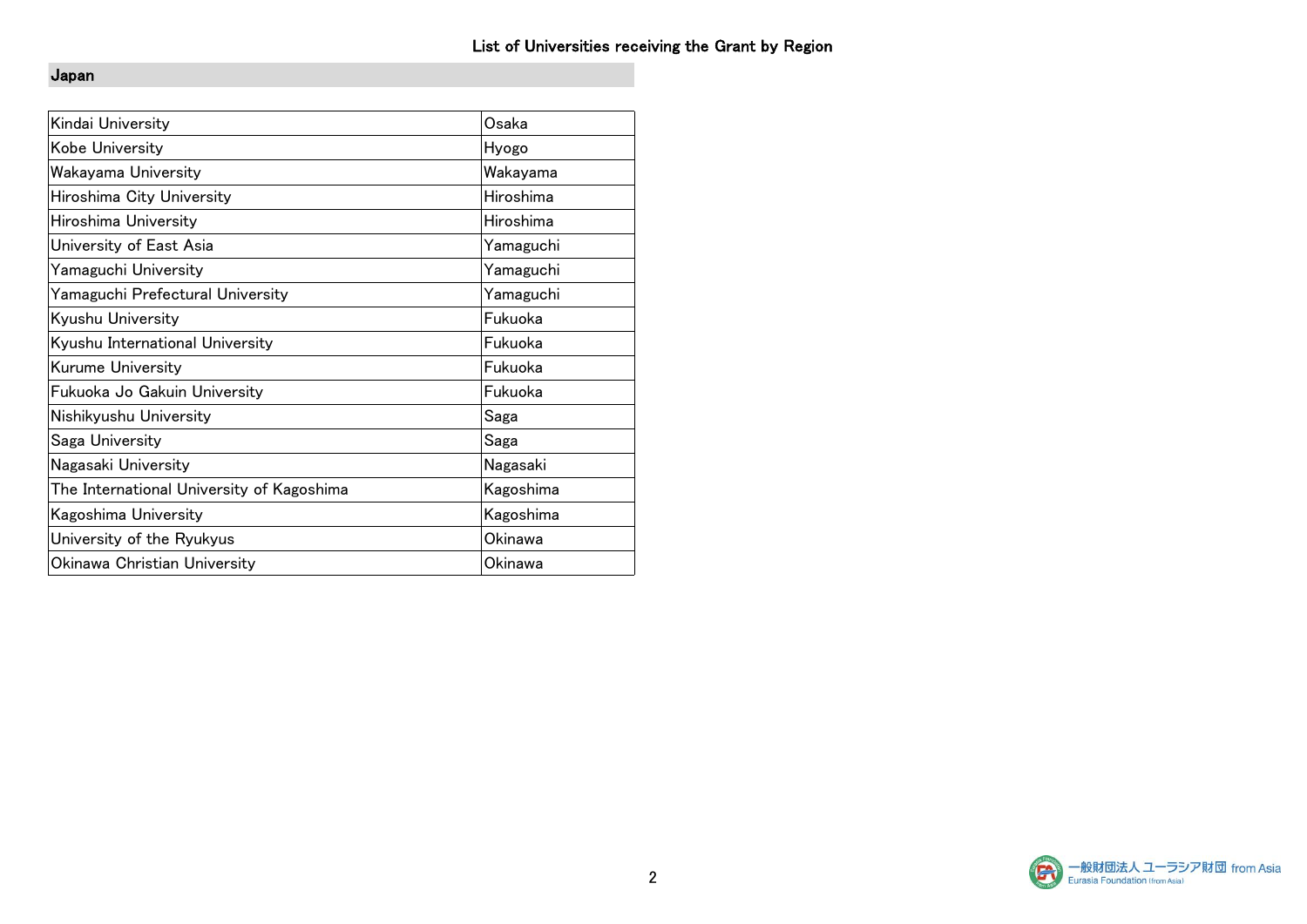### South Korea

| Korea University                                   | Seoul | Korea National Defense University                   | Seoul      |
|----------------------------------------------------|-------|-----------------------------------------------------|------------|
| Konkuk University                                  | Seoul | <b>Incheon National University</b>                  | Incheon    |
| Hankuk University of Foreign Studies, Seoul Campus | Seoul | Inha University                                     | Incheon    |
| <b>Hanyang University</b>                          | Seoul | Gachon University                                   | Seongnam   |
| Sangmyung University, Seoul Campus                 | Seoul | Dankook University                                  | Yongin     |
| Kyung Hee University, Seoul Campus                 | Seoul | Kyung Hee University, Global Campus                 | Yongin     |
| Yonsei University School of Economics              | Seoul | Hankuk University of Foreign Studies, Yongin Campus | Yongin     |
| Yonsei University Underwood International College  | Seoul | Kaywon University of Arts and Design                | Uiwang     |
| The Catholic University of Korea                   | Seoul | Ajou University                                     | Suwon      |
| Korea National Open University                     | Seoul | Kyonggi University, Suwon Campus                    | Suwon      |
| <b>Hanshin University</b>                          | Seoul | Yewon Arts University                               | Yangju     |
| University of Seoul                                | Seoul | Shinhan University                                  | Uijeongbu  |
| Hallym University of Graduate Studies              | Seoul | Pyeongtaek University                               | Pyeongtaek |
| Kyonggi University, Seoul Campus                   | Seoul | The University of Suwon                             | Hwaseong   |
| Myongji University                                 | Seoul | Hyupsung University                                 | Hwaseong   |
| <b>Chung-Ang University</b>                        | Seoul | Korea Aerospace University                          | Goyang     |
| <b>Ewha Womans University</b>                      | Seoul | Catholic Kwandong University                        | Gangneung  |
| Sungkonghoe University                             | Seoul | Gangneung-Wonju National University                 | Gangneung  |
| Sogang University                                  | Seoul | Sangji University                                   | Wonju      |
| Sungkyunkwan University                            | Seoul | <b>Halla University</b>                             | Wonju      |
| Soongsil University                                | Seoul | Kangwon National University                         | Chuncheon  |
| Seouk Women's University                           | Seoul | <b>Hallym University</b>                            | Chuncheon  |
| Sejong University                                  | Seoul | Kyungdong University                                | Goseong    |
| Kookmin University                                 | Seoul | Pai Chai University                                 | Daejeon    |
| Sahmyook University                                | Seoul | Hannam University                                   | Deajeon    |
| Sungshin University                                | Seoul | Chungnam National University                        | Deajeon    |
| Seoul National University of Science & Technology  | Seoul | Namseoul University                                 | Cheonan    |
| Sookmyung Women's University                       | Seoul | Sangmyung University, Cheonan Campus                | Cheonan    |
| Dongguk University, Seoul Campus                   | Seoul | Konyang University                                  | Nansan     |
|                                                    |       |                                                     |            |

| Korea National Defense University                   | Seoul      |
|-----------------------------------------------------|------------|
| Incheon National University                         | Incheon    |
| Inha University                                     | Incheon    |
| <b>Gachon University</b>                            | Seongnam   |
| Dankook University                                  | Yongin     |
| Kyung Hee University, Global Campus                 | Yongin     |
| Hankuk University of Foreign Studies, Yongin Campus | Yongin     |
| Kaywon University of Arts and Design                | Uiwang     |
| Ajou University                                     | Suwon      |
| Kyonggi University, Suwon Campus                    | Suwon      |
| Yewon Arts University                               | Yangju     |
| Shinhan University                                  | Uijeongbu  |
| Pyeongtaek University                               | Pyeongtaek |
| The University of Suwon                             | Hwaseong   |
| Hyupsung University                                 | Hwaseong   |
| Korea Aerospace University                          | Goyang     |
| Catholic Kwandong University                        | Gangneung  |
| Gangneung-Wonju National University                 | Gangneung  |
| Sangji University                                   | Wonju      |
| <b>Halla University</b>                             | Wonju      |
| Kangwon National University                         | Chuncheon  |
| Hallym University                                   | Chuncheon  |
| Kyungdong University                                | Goseong    |
| Pai Chai University                                 | Daejeon    |
| Hannam University                                   | Deajeon    |
| Chungnam National University                        | Deajeon    |
| Namseoul University                                 | Cheonan    |
| Sangmyung University, Cheonan Campus                | Cheonan    |
| Konyang University                                  | Nansan     |
|                                                     |            |

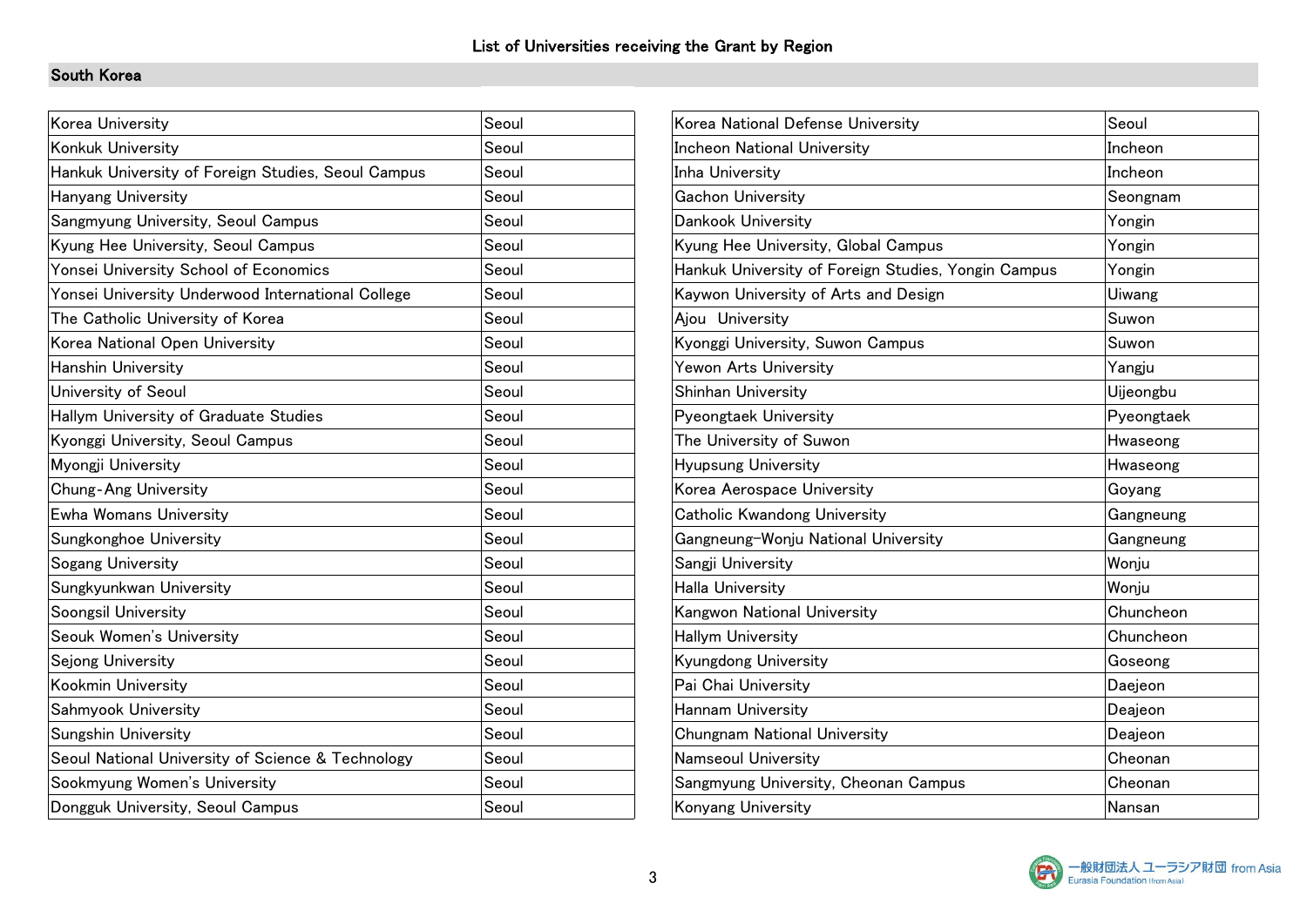### South Korea

| Asan         | Chosun University                  | Gwangju  |
|--------------|------------------------------------|----------|
| Jincheon     | Kwangju Women's University         | Gwangju  |
| Jeungpyeong  | <b>Chonnam National University</b> | Gwangju  |
| Cheongju     | Sunchon National University        | Suncheon |
| Cheongju     | Dongshin University                | Naju     |
| Daegu        | Jeju National University           | Jeju     |
| Gyeongju     | Jeju International University      | Jeju     |
| Gyeongsan    | Kongju National University         | Gongju   |
| Gyeongsan    | Andong National University         | Andong   |
| Gyeongsan    | Dongyang University                | Yeongju  |
| Jecheon      |                                    |          |
| Ulsan        |                                    |          |
| <b>Busan</b> |                                    |          |
| <b>Busan</b> |                                    |          |
| <b>Busan</b> |                                    |          |
| <b>Busan</b> |                                    |          |
| <b>Busan</b> |                                    |          |
| <b>Busan</b> |                                    |          |
| <b>Busan</b> |                                    |          |
| <b>Busan</b> |                                    |          |
| Changwon     |                                    |          |
| Changwon     |                                    |          |
| Jinju        |                                    |          |
| Jinju        |                                    |          |
| Iksan        |                                    |          |
| Jeonju       |                                    |          |
| Jeonju       |                                    |          |
| Gwangju      |                                    |          |
| Gwangju      |                                    |          |
|              |                                    |          |

| <b>Chosun University</b>           | Gwangju  |
|------------------------------------|----------|
| Kwangju Women's University         | Gwangju  |
| <b>Chonnam National University</b> | Gwangju  |
| <b>Sunchon National University</b> | Suncheon |
| Dongshin University                | Naju     |
| Jeju National University           | Jeju     |
| Jeju International University      | Jeju     |
| Kongju National University         | Gongju   |
| <b>Andong National University</b>  | Andong   |
| Dongyang University                | Yeongju  |

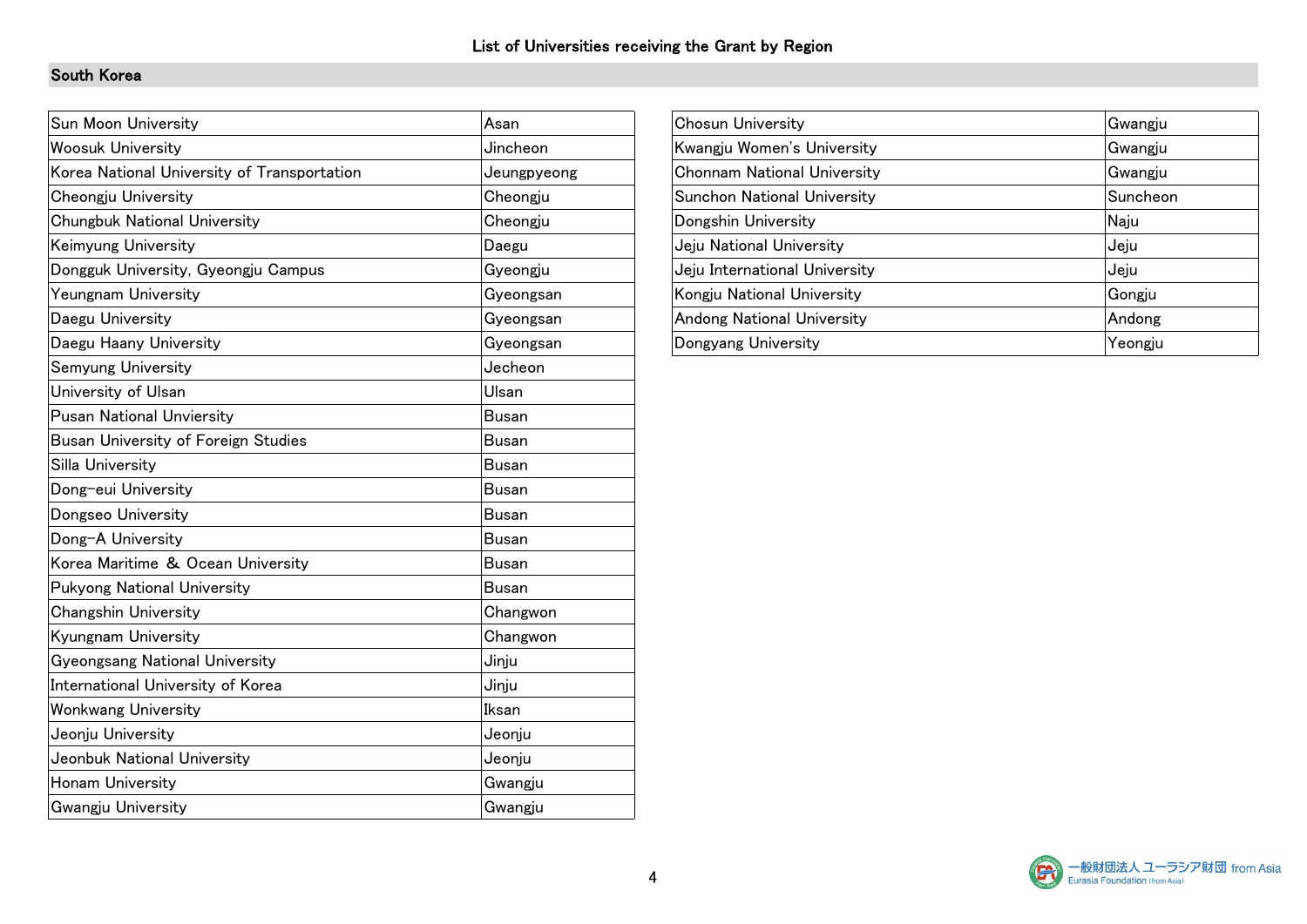| <b>Heilongjiang University</b>              | Heilongjiang Harbin |           | Dalian Polytechnic University                             | Liaoning              | Dalian       |
|---------------------------------------------|---------------------|-----------|-----------------------------------------------------------|-----------------------|--------------|
| Harbin University of Commerce, IBER         |                     | Harbin    | <b>Liaoning Normal University</b>                         |                       | Dalian       |
| Harbin Normal University                    |                     | Harbin    | <b>Bohai University</b>                                   |                       | Jinzhou      |
| Heilongjiang International University       |                     | Harbin    | Peking University School of International Studies Beijing |                       |              |
| Yanbian Uinviersity                         | Jilin               | Yanji     | Tsinghua University                                       |                       |              |
| Yanbian University of Science & Technology  |                     | Yanji     | China Foreign Affairs University                          |                       |              |
| Jilin University                            |                     | Changchun | Minzu University of China                                 |                       |              |
| Changchun University                        |                     | Changchun | Peking University Department of History                   |                       |              |
| Changchun University of Chinese Medicine    |                     | Changchun | Renmin University of China                                |                       |              |
| Changchun Normal University                 |                     | Changchun | <b>Beijing Forestry University</b>                        |                       |              |
| Jilin Jianzhu University                    |                     | Changchun | Beijing Foreign Studies University                        |                       |              |
| Yanbian Uinviersity, Hunchun Campus         |                     | Hunchun   | Beijing Union University                                  |                       |              |
| <b>Liaoning University</b>                  | Liaoning            | Shenyang  | Beijing International Studies University                  |                       |              |
| Shenyang University                         |                     | Shenyang  | Communication University of China                         |                       |              |
| Northeastern University                     |                     | Shenyang  | Capital Normal University of China                        |                       |              |
| Shenyang Jianzhu University                 |                     | Shenyang  | <b>Beijing Normal University</b>                          |                       |              |
| Shenyang Normal University                  |                     | Shenyang  | North China University of Technology                      |                       |              |
| Shenyang Aerospace University               |                     | Shenyang  | China University of Political Science and Law             |                       |              |
| Shenyang University of Technology           |                     | Shenyang  | Nankai University                                         | Tianjin               |              |
| Dongbei University of Finance and Economics |                     | Dalian    | Tianjin Foreign Studies University                        |                       |              |
| Dalian University of Technology             |                     | Dalian    | <b>Tianjin Normal University</b>                          |                       |              |
| <b>Dalian University</b>                    |                     | Dalian    | Inner Mongolia University                                 | Inner Mongolia Hohhot |              |
| Dalian Nationalities University             |                     | Dalian    | Inner Mongolia Normal University                          |                       | Hohhot       |
| Dalian University of Foreign Languages      |                     | Dalian    | Hebei University of Economics and Business                | Hebei                 | Shijiazhuang |
| Dalian Neusoft University of Information    |                     | Dalian    | Tongji University                                         | Shanghai              |              |
| Dalian Maritime University                  |                     | Dalian    | Shanghai Jiao Tong University                             |                       |              |
| Dalian Ocean University                     |                     | Dalian    | <b>Fudan University</b>                                   |                       |              |
| Dalian University of Finance and Economics  |                     | Dalian    | Shanghai Normal University                                |                       |              |
| Dalian University of Science and Technology |                     | Dalian    | Sanda University                                          |                       |              |

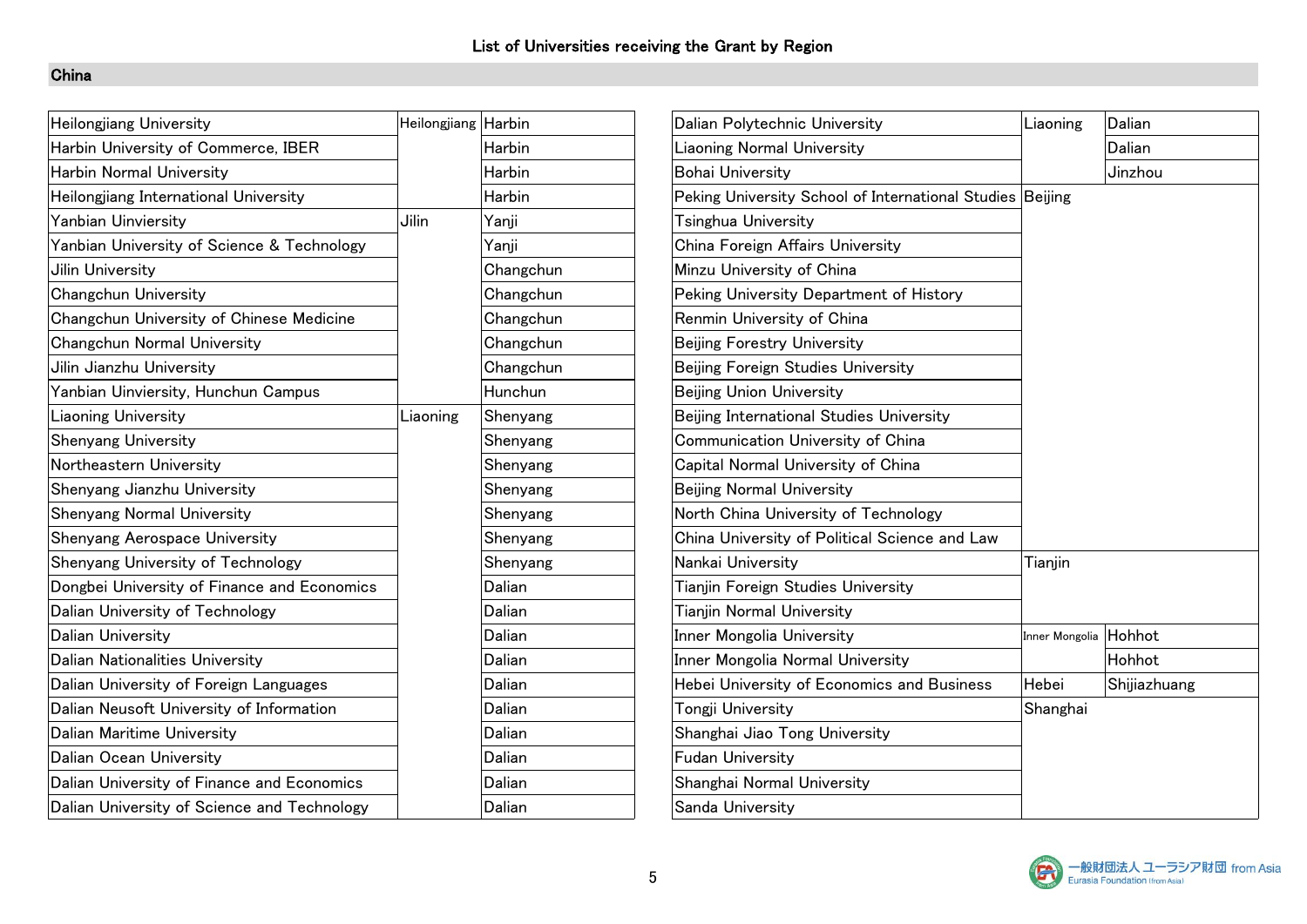| Shanghai Business School                           | Shanghai |           | Shandong University of Technology                              | Shandong | Zibo      |
|----------------------------------------------------|----------|-----------|----------------------------------------------------------------|----------|-----------|
| East China University of Political Science and Law |          |           | <b>Qufu Normal University</b>                                  |          | Rizhao    |
| Shanghai Ocean University                          |          |           | Nanjing University                                             | Jiangsu  | Nanjing   |
| Donghua University                                 |          |           | Nanjing Forestry University                                    |          | Nanjing   |
| Shanghai Maritime University                       |          |           | Nanjing Normal University                                      |          | Nanjing   |
| Shanghai Conservatory of Music                     |          |           | Nanjing University of Posts and Telecommunications             |          | Nanjing   |
| Shanghai Polytechnic University                    |          |           | Southeast University                                           |          | Nanjing   |
| Shanghai University of Electric Power              |          |           | Nanjing Institute of Tourism & Hospitality                     |          | Nanjing   |
| Shanghai Jian Qiao University                      |          |           | Nanjing University of Information Science & Technology         |          | Nanjing   |
| East China Normal University                       |          |           | <b>Huaiyin Normal Universiry</b>                               |          | Huaian    |
| Shanghai Institute of Commerce & Foreign Languages |          |           | Soochow University                                             |          | Suzhou    |
| East China University of Science and Technology    |          |           | Suzhou University of Science and technology                    |          | Suzhou    |
| University of Shanghai for Science and Technology  |          |           | Changshu Institute of Technology                               |          | Suzhou    |
| Qingdao Agricultural University                    | Shandong | Qingdao   | Yangzhou University                                            |          | Yangzhou  |
| Qingdao University of Science and Technology       |          | Qingdao   | Nantong University                                             |          | Nantong   |
| Qingdao University                                 |          | Qingdao   | Changzhou Institute of Technology                              |          | Changzhou |
| Qingdao University of Technology                   |          | Qingdao   | Jiangsu Urban and Rural Construct College                      |          | Changzhou |
| Ocean University of China                          |          | Qingdao   | Changzhou Vocational Institute of Mechatronic Technology       |          | Changzhou |
| Shandong University of Science and Technology      |          | Qingdao   | Changzhou Vocational Institute of Mechatronic Technology       |          | Changzhou |
| Ludong University                                  |          | Yantai    | Anhui University                                               | Anhui    | Hefei     |
| Yantai University                                  |          | Yantai    | Anhui Sanlian University                                       |          | Hefei     |
| Shandong Technology and Business University        |          | Yantai    | Anhui Agricultural University                                  |          | Hefei     |
| Yantai Nanshan University                          |          | Yantai    | Anhui Xinhua University                                        |          | Hefei     |
| Shandong Normal University                         |          | Jinan     | Anhui Foreign Language University                              |          | Hefei     |
| University of Jinan                                |          | Jinan     | Beijing Foreign Studies University Hefei International College |          | Hefei     |
| Shandong Women's University                        |          | Jinan     | Zhejiang Gongshang University                                  | Zhejiang | Hangzhou  |
| <b>Shandong University</b>                         |          | Jinan     | Zhejiang University                                            |          | Hangzhou  |
| Shandong Youth University Of Political Science     |          | Jinan     | Hangzhou Normal University                                     |          | Hangzhou  |
| Liaocheng University                               |          | Liaocheng | Zhejiang Shuren University                                     |          | Hangzhou  |

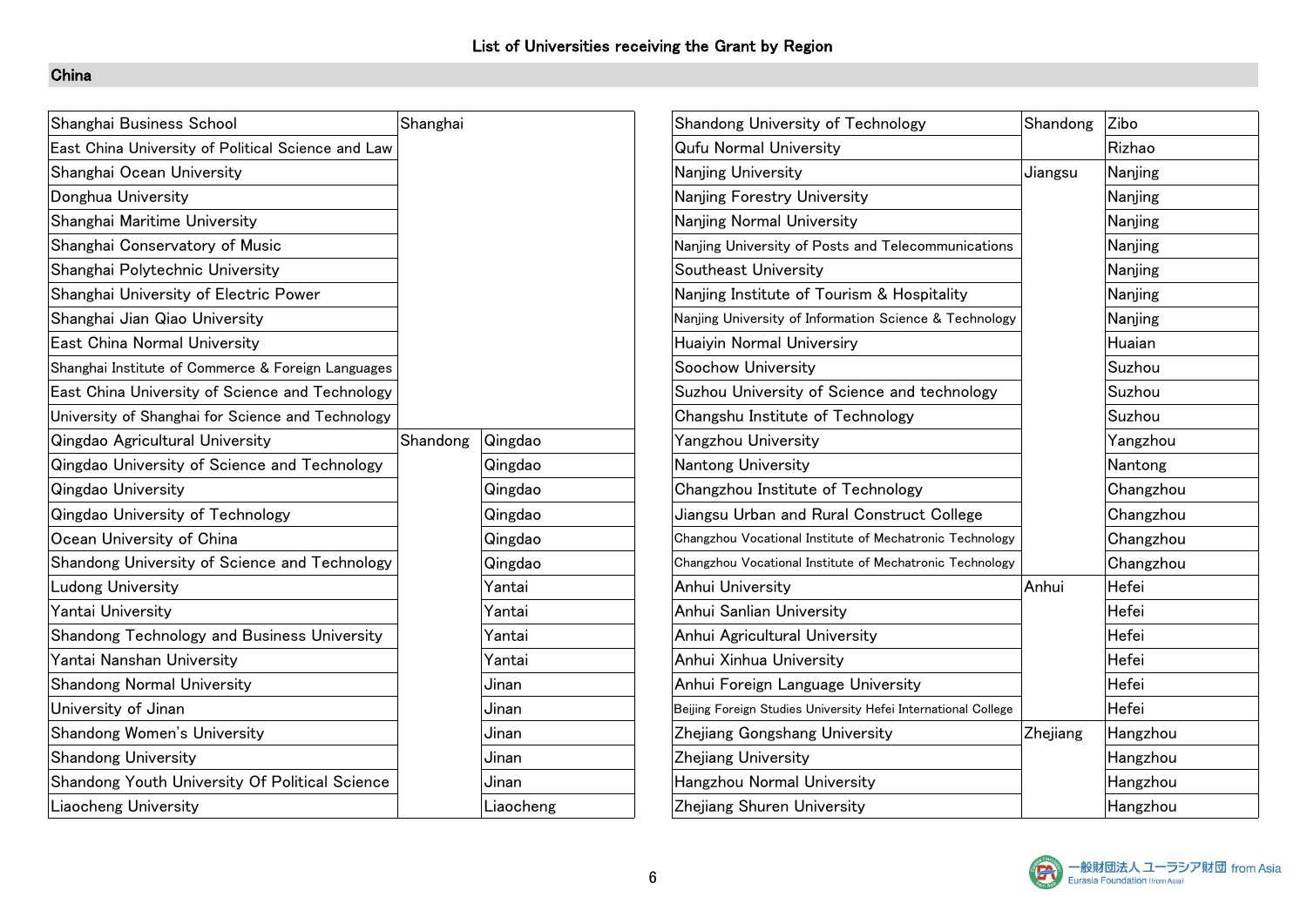| Zhejiang A&F University                            | Zhejiang | Hangzhou     | Hubei University                             | Hubei                            | Wuhan       |
|----------------------------------------------------|----------|--------------|----------------------------------------------|----------------------------------|-------------|
| Zhejiang Sci-Tech University                       |          | Hangzhou     | Hubei Minzu University                       |                                  | Enshi       |
| Zhejiang University of Finance & Economic          |          | Hangzhou     | Hubei University of Arts and Science         |                                  | Xiangyang   |
| Hangzhou Dianzi University                         |          | Hangzhou     | Hanjiang Normal University                   |                                  | Shiyan      |
| Zhejiang University of Technology                  |          | Hangzhou     | Xianning Vocational Technical College        |                                  | Xianning    |
| Jiaxing University                                 |          | Jiaxing      | Xiangtan University                          | Hunan                            | Xiangtan    |
| Zhejiang Yuexiu University of Foreign Languages    |          | Shaoxing     | Hunan University of Science and Engineering  |                                  | Xiangtan    |
| Zhejiang Dongfang Polytechnic                      |          | Wenzhou      | Hunan Normal University                      |                                  | Changsha    |
| Zhejiang College of Security Technology            |          | Wenzhou      | Hunan University                             |                                  | Changsha    |
| Zhejiang Normal University                         |          | Jinhua       | Hunan First Normal University                |                                  | Changsha    |
| Huzhou University                                  |          | Huzhou       | Jishou University                            |                                  | Zhangjiajie |
| Zhejiang Wanli University                          |          | Ningbo       | Xi'an Jiaotong University                    | Shaanxi                          | Xi'an       |
| Ningbo University of Finance & Economics           |          | Ningbo       | Northwest A&F University                     |                                  | Yangling    |
| Jinggangshan University                            | Jiangxi  | Ji'an        | Yinchuan University of Energy                | Ningxia Hui<br>Autonomous Region | Yinchuan    |
| Jiangxi Normal University                          |          | Nanchang     | Lanzhou University                           | Gansu                            | Lanzhou     |
| Jiangxi University of Finance and Economics        |          | Nanchang     | Lanzhou University of Technology             |                                  | Lanzhou     |
| Henan University                                   | Henan    | Kaifeng      | Northwest Normal University                  |                                  | Lanzhou     |
| Henan Kaifeng Science and Technology Media College |          | Kaifeng      | <b>Chongqing Normal University</b>           | Chongqin                         |             |
| Henan Institute of Science and Technology          |          | Xinxiang     | <b>Yangtze Normal University</b>             |                                  |             |
| Zhengzho University                                |          | Zhengzho     | Chongqing Technology and Business University |                                  |             |
| Henan University of Engineering                    |          | Zhengzho     | Sichuan International Studies University     |                                  |             |
| Zhengzhou University of Light Industry             |          | Zhengzho     | Sichuan University                           | Sichuan                          | Chengdu     |
| Pingdingshan University                            |          | Pingdingshan | Chengdu Neusoft University                   |                                  | Chengdu     |
| <b>Wuhan University</b>                            | Hubei    | Wuhan        | <b>Leshan Normal University</b>              |                                  | Leshan      |
| Zhongnan University of Economics and Law           |          | Wuhan        | <b>Yunnan University</b>                     | Yunnan                           | Kunming     |
| Central China Normal University                    |          | Wuhan        | Southwest Forestry University                |                                  | Kunming     |
| Wuhan University of Technology                     |          | Wuhan        | Huagiao University                           | Fujian                           | Quanzhou    |
| <b>Wuhan Textile University</b>                    |          | Wuhan        | Fujian Normal University                     |                                  | Fuzhou      |
| Hubei University of Education                      |          | Wuhan        | Xiamen University                            |                                  | Xiamen      |

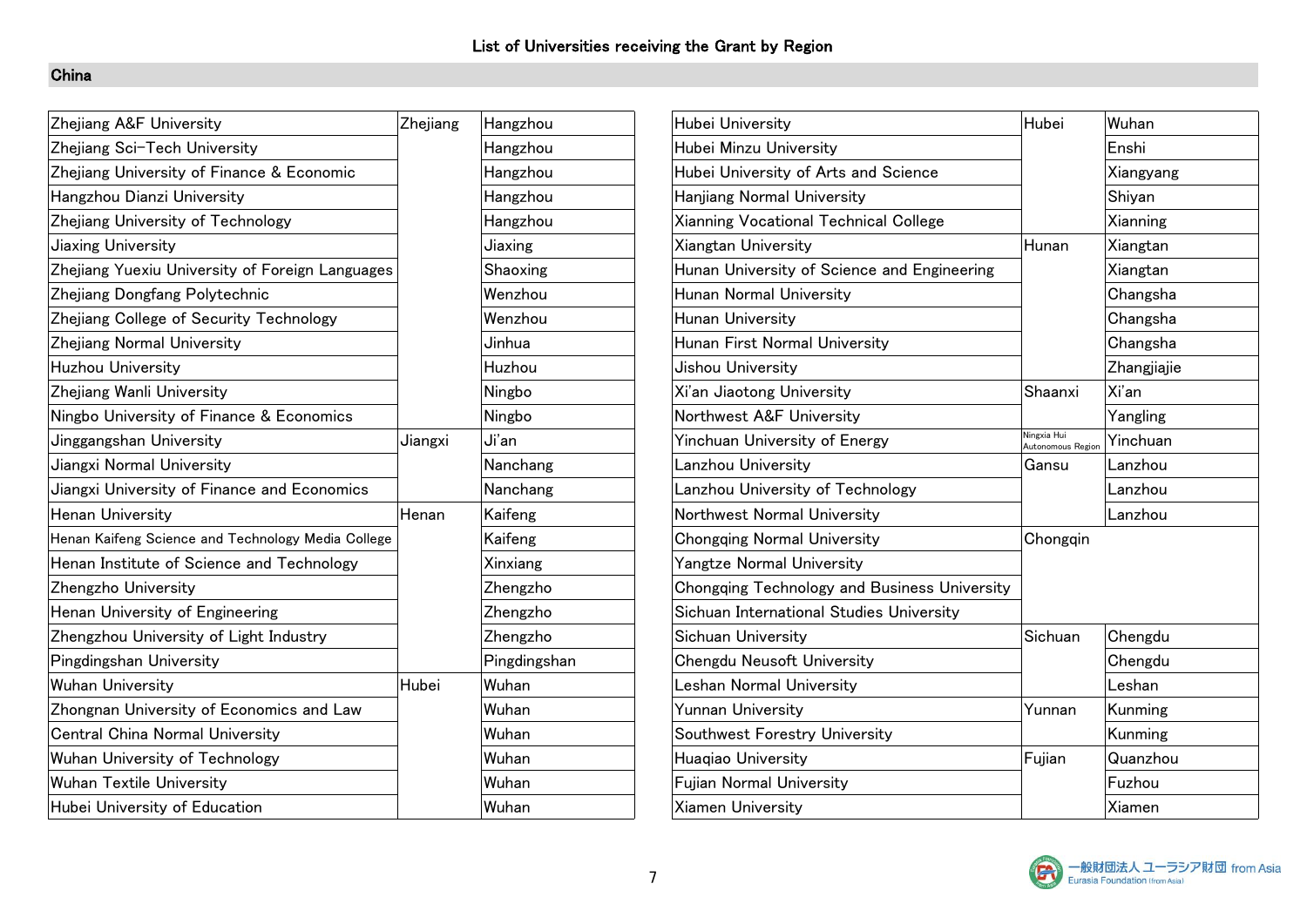| Jimei University                                  | Fujian                              | Xiamen              |
|---------------------------------------------------|-------------------------------------|---------------------|
| Xiamen University Tan Kah Kee College             |                                     | Zhangzhou           |
| Sun Yat-Sen University                            |                                     | Guangdong Guangzhou |
| Jinan University                                  |                                     | Guangzhou           |
| Guangdong University of Finance and Economics     |                                     | Guangzhou           |
| Guangdong University of Foreign Studies           |                                     | Guangzhou           |
| <b>Guangdong University of Technology</b>         |                                     | Guangzhou           |
| Neusoft Institute Guangdong                       |                                     | Foshan              |
| United International Collage                      |                                     | Zhuhai              |
| Sanya University                                  | Hainan                              | Sanya               |
| Hainan Tropical Ocean University                  |                                     | Sanya               |
| Hainan University                                 |                                     | Haikou              |
| <b>Shanxi University of Finance and Economics</b> | Shanxi                              | Taiyuan             |
| Yulin Normal Univeristy                           | Guangxi Zhuang<br>Autonomous Region | Yulin               |
| <b>Guangxi University for Nationalities</b>       |                                     | Nannin              |
| <b>Guangxi Normal University</b>                  |                                     | Guilin              |

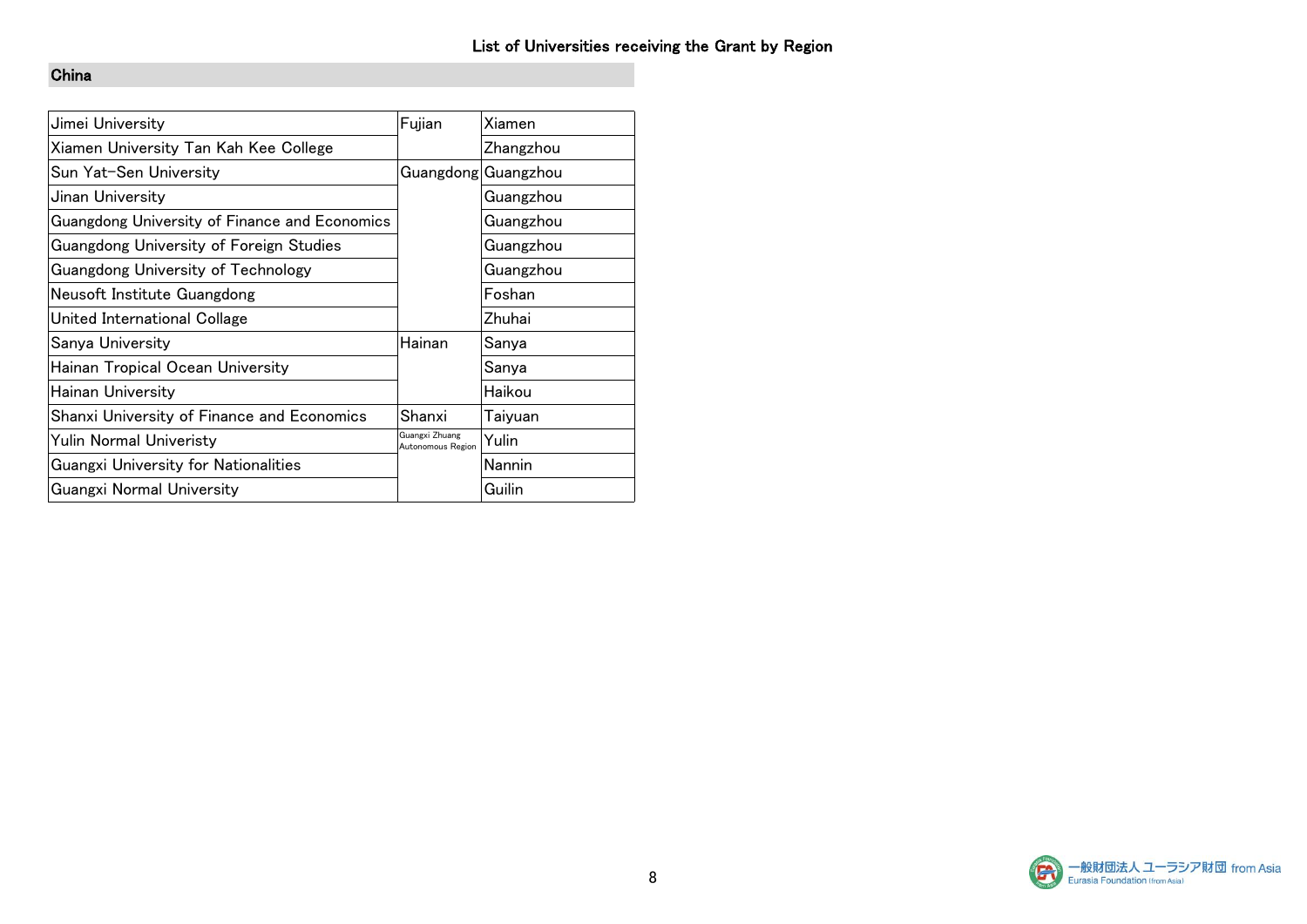# Hong Kong Taiwan

| Hong Kong Polytechnic University     | Kowloon           | National Chi Nan University       | Nantou |
|--------------------------------------|-------------------|-----------------------------------|--------|
| City University of Hong Kong         | <b>Kowloon</b>    | National Chengchi University      | Taipei |
| Hong Kong Baptist University         | Kowloon           | National Taiwan University        | Taipei |
| The University of Hong Kong          | <b>Pok Fu Lam</b> | <b>Chinese Culture University</b> | Taipei |
| The Hong Kong Institute of Education | Tai Po            | University of Taipei              | Taipei |

| Nantou     |
|------------|
| Taipei     |
| Taipei     |
| Taipei     |
| Taipei     |
| Taipei     |
| Taoyuan    |
| Taoyuan    |
| Taichung   |
| Taichung   |
| Taichung   |
| Taichung   |
| Taichung   |
| Kaohsiung  |
| Kaohsiung  |
| Chiayi     |
| New Taipei |
| New Taipei |
| New Taipei |
| New Taipei |
| Tainan     |
| Hualien    |
| Douliu     |
|            |

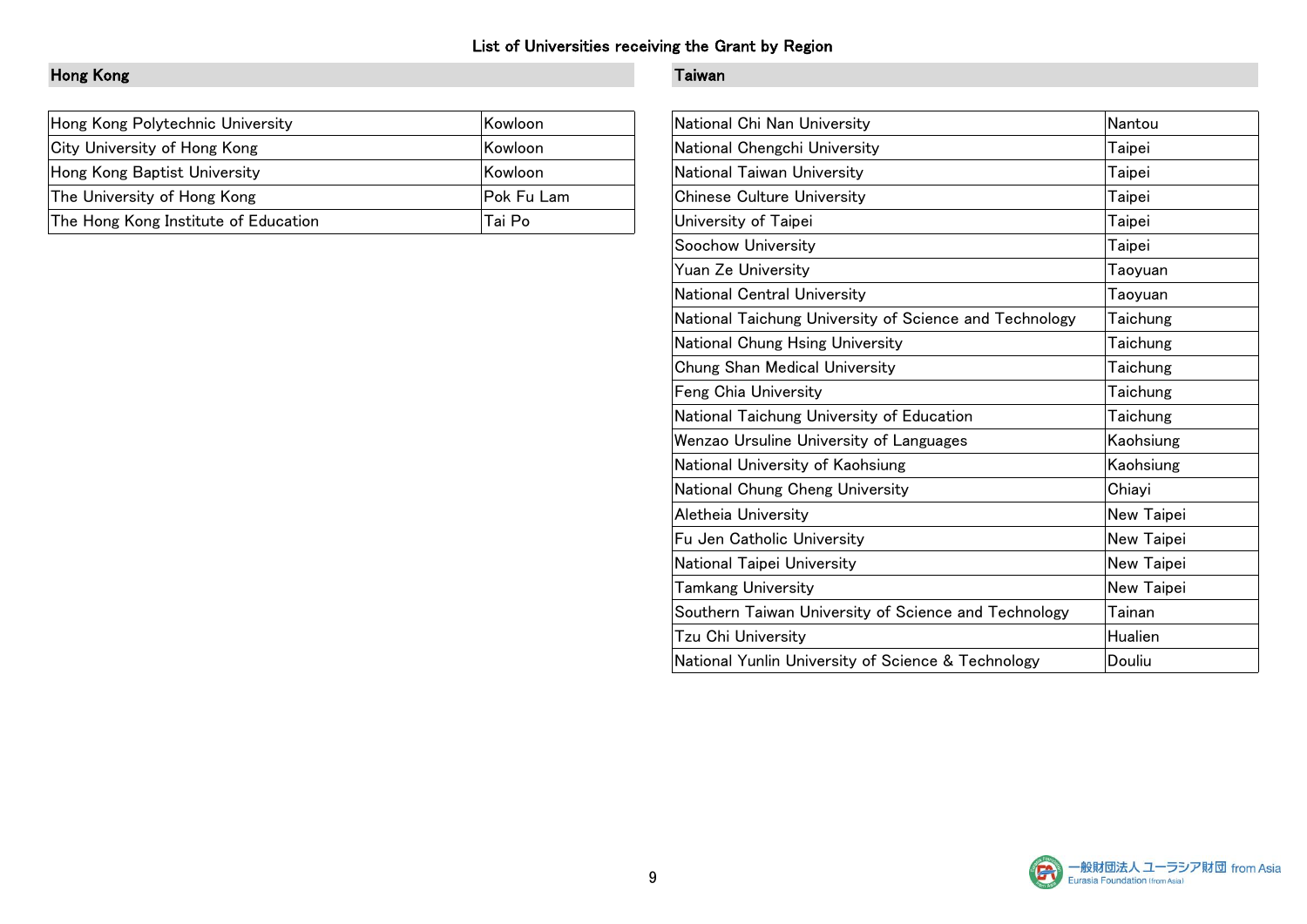### Singapore **Cambodia**

Nanyang Technological University Singapore Singapore

| Chulalongkorn University                   | Bangkok           | Institute of Finance and Accounting | Phnom Penh |
|--------------------------------------------|-------------------|-------------------------------------|------------|
| Thai-Nichi Institute of Technology         | Bangkok           | <b>CamEd Business School</b>        | Phnom Penh |
| University of the Thai Chamber of Commerce | Bangkok           | Industrial Technical Institute      | Phnom Penh |
| <b>Bangkok University</b>                  | Bangkok           | Norton University                   | Phnom Penh |
| Panyapiwat Institute of Management         | <i>Nonthaburi</i> | Economics and Finance Institute     | Phnom Penh |

| Mongolian State University of Arts and Culture | ⊥Ulaanbaatar | Build Bright University                        | I akeo      |
|------------------------------------------------|--------------|------------------------------------------------|-------------|
| Mongolian National University of Education     | ⊥Ulaanbaatar | Regional Polytechnic Institute Techo Sen Takeo | Takeo       |
| Mongolian University of Science and Technology | ⊥Ulaanbaatar | University of Heng Samrin Thbongkhmum          | Thbongkhmum |

| Vietnam National University Ho Chi Minh City, University of Social Science and Humanities | Ho Chi Minh | <b>Svay Rieng University</b>                    | <b>Svay Rieng</b> |
|-------------------------------------------------------------------------------------------|-------------|-------------------------------------------------|-------------------|
| Vietnam National University Hanoi, University of Social Science and Humanities            | Ha Noi      | University of Management and Economics          | Pursat            |
| Foreign Trade University                                                                  | lHa Noi     | Polytechnic Institute of Kampong Thom Province  | Kampong Thom      |
| Vietnam National University Hanoi, University of Languages and International Studies      | lHa Noi     | Regional Polytechnic Institute Techo Sen Kampot | Kampot            |
| Hanoi Architectural University                                                            | lHa Noi     | <b>Angkor Khemara University</b>                | Kampot            |
| Vietnam National Academy of Music                                                         | lHa Noi     | Institute of Science and Technology of Cambodia | Preah Vihear      |

| Nanyang Technological University                                                          | Singapore      | Royal University of Phnom Penh                  | Phnom Penh              |
|-------------------------------------------------------------------------------------------|----------------|-------------------------------------------------|-------------------------|
|                                                                                           |                | Institute of Cambodian Education                | Phnom Penh              |
| Thailand                                                                                  |                | Student Development Institute                   | Phnom Penh              |
|                                                                                           |                | National University of Management               | Phnom Penh              |
| Chulalongkorn University                                                                  | Bangkok        | Institute of Finance and Accounting             | Phnom Penh              |
| Thai-Nichi Institute of Technology                                                        | <b>Bangkok</b> | <b>CamEd Business School</b>                    | Phnom Penh              |
| University of the Thai Chamber of Commerce                                                | <b>Bangkok</b> | Industrial Technical Institute                  | Phnom Penh              |
| <b>Bangkok University</b>                                                                 | <b>Bangkok</b> | Norton University                               | Phnom Penh              |
| Panyapiwat Institute of Management                                                        | Nonthaburi     | Economics and Finance Institute                 | Phnom Penh              |
|                                                                                           |                | University of Battambang                        | Battambang              |
| Mongolia                                                                                  |                | <b>Meanchey University</b>                      | <b>Banteay Meanchey</b> |
|                                                                                           |                | <b>Western University</b>                       | Kampong Cham            |
| Mongolian State University of Arts and Culture                                            | Ulaanbaatar    | <b>Build Bright University</b>                  | Takeo                   |
| Mongolian National University of Education                                                | Ulaanbaatar    | Regional Polytechnic Institute Techo Sen Takeo  | Takeo                   |
| Mongolian University of Science and Technology                                            | Ulaanbaatar    | University of Heng Samrin Thbongkhmum           | Thbongkhmum             |
|                                                                                           |                | Chea Sim University of Kamchaymear              | Prey Veng               |
| Vietnam                                                                                   |                | University of South-East Asia                   | Siem Reap               |
|                                                                                           |                | <b>Bright Hope Institute</b>                    | Kampong Chhnang         |
| Vietnam National University Ho Chi Minh City, University of Social Science and Humanities | Ho Chi Minh    | <b>Svay Rieng University</b>                    | Svay Rieng              |
| Vietnam National University Hanoi, University of Social Science and Humanities            | ∣Ha Noi        | University of Management and Economics          | Pursat                  |
| Foreign Trade University                                                                  | Ha Noi         | Polytechnic Institute of Kampong Thom Province  | Kampong Thom            |
| Vietnam National University Hanoi, University of Languages and International Studies      | Ha Noi         | Regional Polytechnic Institute Techo Sen Kampot | Kampot                  |
| Hanoi Architectural University                                                            | Ha Noi         | Angkor Khemara University                       | Kampot                  |
| Vietnam National Academy of Music                                                         | Ha Noi         | Institute of Science and Technology of Cambodia | Preah Vihear            |

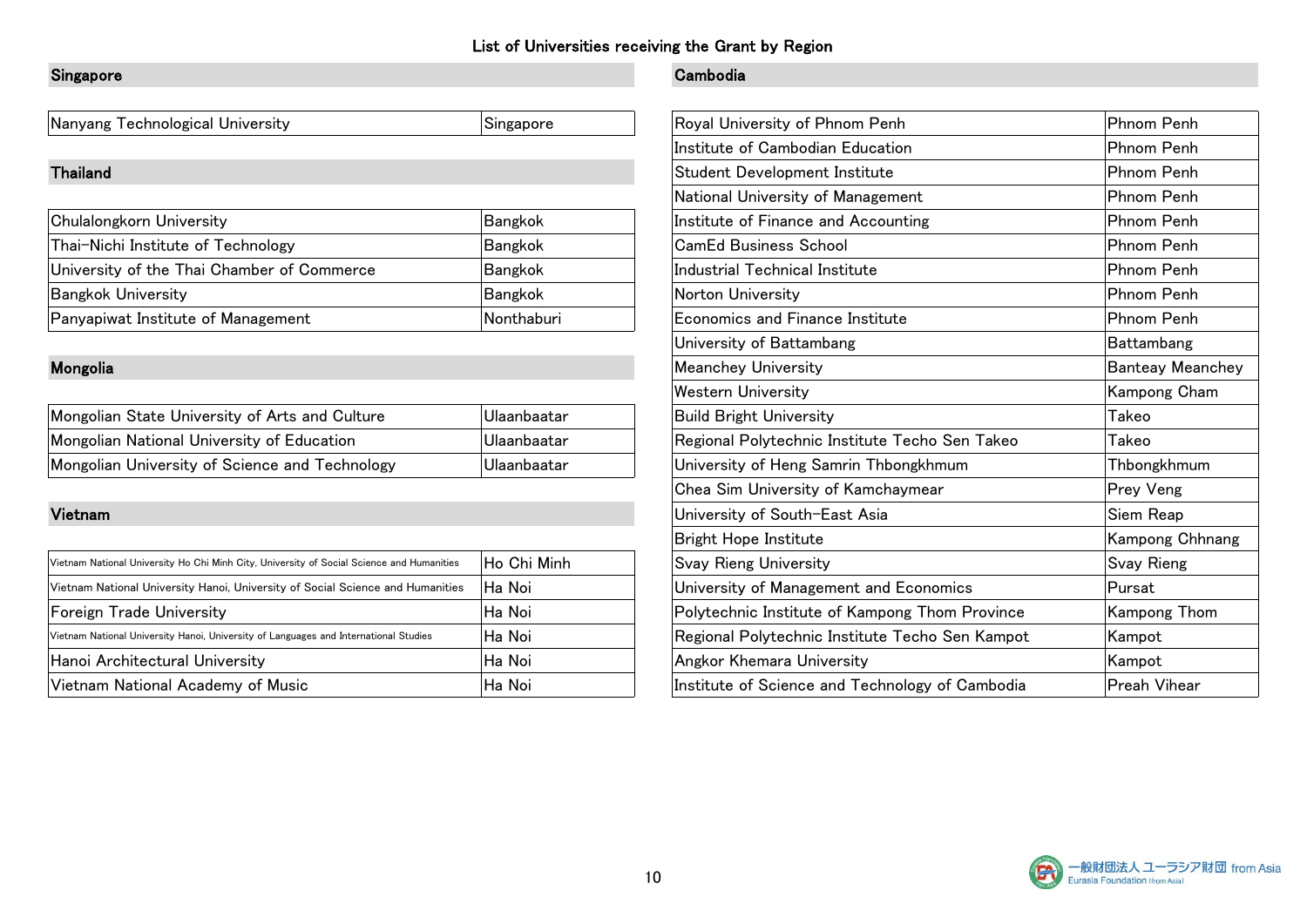### Indonesia India

| Indonesia University of Education       | Bandung                | Jawaharlal Nehru University          | New Delhi          |
|-----------------------------------------|------------------------|--------------------------------------|--------------------|
| Bandung Institute of Technology         | Bandung                | <b>Amity University</b>              | Delhi              |
| Padjadjaran University                  | Bandung                | Panjab University                    | Chandigarh         |
| Pasundan University                     | Bandung                | National Law University Jodhpur      | Jodhpur            |
| Yapari College of Tourism and Economics | Bandung                |                                      |                    |
| Gadjah Mada University                  | Yogyakarta             | <b>Bangladesh</b>                    |                    |
| Darma Persada University                | Jakarta                |                                      |                    |
| State University of Jakarta             | Jakarta                | <b>Eastern University</b>            | Dhaka              |
| <b>State University of Makassar</b>     | Makassar               |                                      |                    |
| Tadulako University                     | Palu, Sulawesi Tengah  | Laos                                 |                    |
| <b>Semarang State University</b>        | Semarang, Central Java |                                      |                    |
| State University of Malang              | Jawa Timur             | Souphanouvong University             | Luang Phabang      |
| University of Muhammadiyah Malang       | Jawa Timur             | National University of Laos          | Vientiane          |
| Bangka Belitung University              | Bangka                 | Champasack University                | Pakse              |
| University of Pattimura                 | Ambon                  | Savannakhet Teacher Training College | Kaysone Phomvihane |

### East Timor

| The National University of East Timor |  |
|---------------------------------------|--|

| . . | $\sim$<br>Jollege<br>Sout<br>University | $\sim$<br>۰.,  | University<br><b>AChnica</b><br>- - -<br>vrov.        | INGr |
|-----|-----------------------------------------|----------------|-------------------------------------------------------|------|
|     | l Inwersit<br>of Malava                 | umpur_<br>lala | Arabaeva<br>K vrov-<br>name<br>1040<br>$+ - +$<br>∽ + | INGN |

### Sri Lanka

| University of Kelaniya                         | Dalugama          |
|------------------------------------------------|-------------------|
| General Sir John Kotelawala Defence University | <b>Rathmalana</b> |

| Jawaharlal Nehru University     | New Delhi  |
|---------------------------------|------------|
| Amity University                | ∣Delhi     |
| Panjab University               | Chandigarh |
| National Law University Jodhpur | Jodhpur    |

### Bangladesh

| Souphanouvong University             | Luang Phabang      |
|--------------------------------------|--------------------|
| National University of Laos          | ™Vientiane         |
| <b>Champasack University</b>         | Pakse              |
| Savannakhet Teacher Training College | Kaysone Phomvihane |
| Savannakhet University               | Kaysone Phomvihane |

### Kyrgyz

|                             |              | <b>Kyrgyz National Universty</b>                       | Bishkek        |
|-----------------------------|--------------|--------------------------------------------------------|----------------|
| Malasia                     |              | Kyrgyz-Russian Slavic University                       | <b>Bishkek</b> |
|                             |              | <b>Bishkek Humanities University</b>                   | <b>Bishkek</b> |
| Southern University College | 'Skudai      | Kyrgyz State Technical University                      | <b>Bishkek</b> |
| University of Malaya        | Kuala Lumpur | Kyrgyz State University of a name of I. Arabaeva       | Bishkek        |
|                             |              | <b>Bishkek Financial and Economic Technical School</b> | ∣Bishkek       |

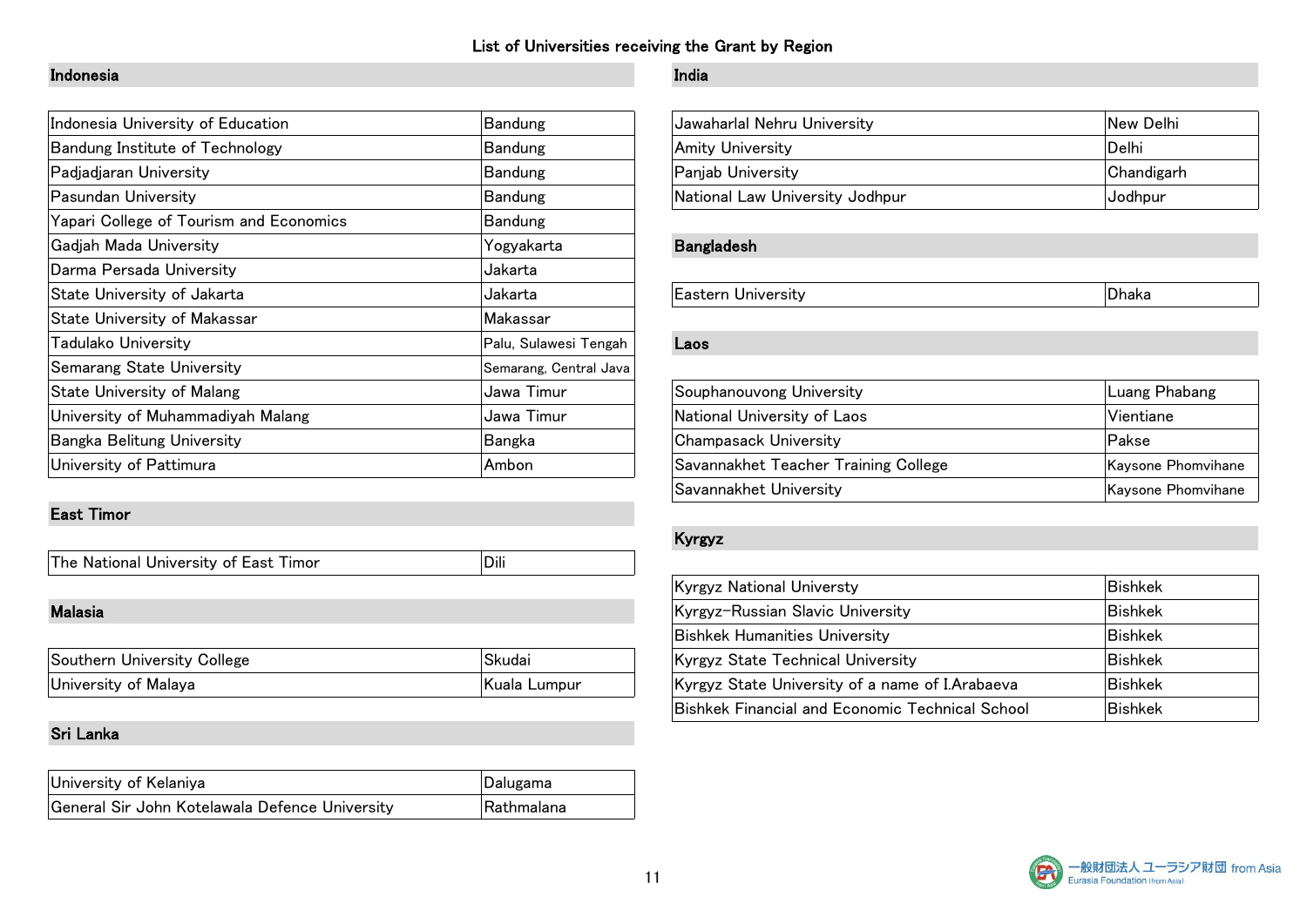| Kazakh National Pedagogical University named after Abai                     | Almaty        | Saint Mary's University         | Texas   |
|-----------------------------------------------------------------------------|---------------|---------------------------------|---------|
| Al-Farabi Kazakh National University                                        | Almaty        | Sam Houston State University    | Texas   |
| Narxoz University                                                           | <b>Almaty</b> | University of Houston           | Texas   |
| Turan University                                                            | <b>Almaty</b> | Texas A&M University Kingsville | Texas   |
| Kazakh Ablai Khan University of International Relations and World Languages | Almaty        | University of Washington        | Seattle |
| Nazarbayev University                                                       | Nur-Sultan    | Nova Southeastern University    | Florida |
| L.N.Gumilyov Eurasian National University                                   | Nur-Sultan    | Rollins Collge                  | Florida |

| The Australian National University | Canberra        | University of California, Los Angeles | Los Angeles       |
|------------------------------------|-----------------|---------------------------------------|-------------------|
| Swinburne University of Technology | Victoria        | University of Pennsylvania            | Philadelphia      |
| University of Wollongong           | New South Wales | Kansas State University               | Manhattan, Kansas |
| The University of Sydney           | Sydney          | University of Hawai'i at Hilo         | Hawaii            |
| University of South Australia      | Adelaide        | <b>Ohio State University</b>          | <b>Columbus</b>   |

### New Zealand Canada Canada Canada Canada Canada Canada Canada Canada Canada Canada Canada Canada Canada Canada

## Kazakhstan United States of America

| Kazakh National Pedagogical University named after Abai                     | Almaty          | Saint Mary's University                     | Texas             |
|-----------------------------------------------------------------------------|-----------------|---------------------------------------------|-------------------|
| Al-Farabi Kazakh National University                                        | Almaty          | Sam Houston State University                | Texas             |
| Narxoz University                                                           | Almatv          | University of Houston                       | Texas             |
| Turan University                                                            | Almaty          | <b>Texas A&amp;M University Kingsville</b>  | Texas             |
| Kazakh Ablai Khan University of International Relations and World Languages | Almaty          | University of Washington                    | Seattle           |
| Nazarbayev University                                                       | Nur-Sultan      | Nova Southeastern University                | Florida           |
| L.N.Gumilyov Eurasian National University                                   | Nur-Sultan      | Rollins Collge                              | Florida           |
|                                                                             |                 | George Washington University                | Washington, DC    |
| Australia                                                                   |                 | Queens Collage, City University of New York | New York          |
|                                                                             |                 | <b>Rutgers University</b>                   | New Brunswick     |
| The Australian National University                                          | Canberra        | University of California, Los Angeles       | Los Angeles       |
| Swinburne University of Technology                                          | Victoria        | University of Pennsylvania                  | Philadelphia      |
| University of Wollongong                                                    | New South Wales | Kansas State University                     | Manhattan, Kansas |
| The University of Sydney                                                    | Sydney          | University of Hawai'i at Hilo               | Hawaii            |
| University of South Australia                                               | Adelaide        | <b>Ohio State University</b>                | Columbus          |

| The University of British Columbia                 | Vancouver |
|----------------------------------------------------|-----------|
| Laval University                                   | Quebec    |
| Renison University College, University of Waterloo | Waterloo  |

### Ecuador

University of the Americas and a quito quito

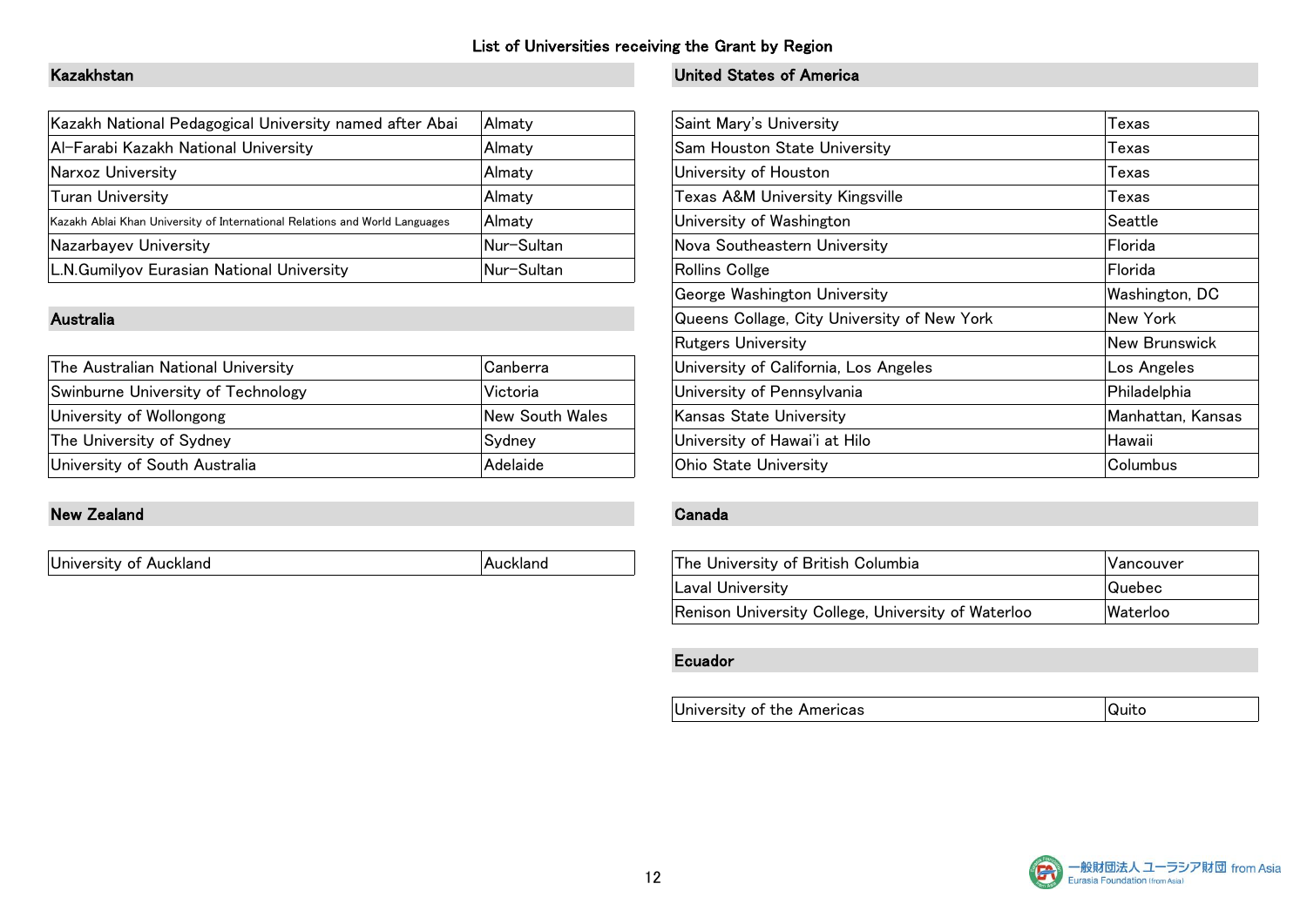# United Kingdom Germany The University of Sheffield Sheffield Middlesex University London France  $\vert$ National Institute of Oriental Languages and Civilizations  $\vert$  Paris University of Lumiere Lyon 2 Lyon Finlands Research Finlands Research Finlands Research Finlands Research Finla Ireland University of Eastern Finland Joensuu University College Cork Cork Denmark Italy Research Communication of the Communication of the Aalborg University Aalborg University Aalborg University University of Rome La Sapienza Rome Rome University for Foreigners of Siena Siena Siena Spain The Far Eastern Institute of International Relations Khabarovsk Complutense University of Madrid Madrid Madrid Madrid Madrid Madrid Madrid Madrid Alfonso X el Sabio University Madrid Autonomous University of Madrid Madrid Madrid Madrid Madrid Madrid Kyiv Mohamm National Madrid University Carlos III of Madrid Madrid Madrid Madrid Madrid Madrid Madrid Madrid Madrid Madrid Madrid Madrid M University of Burgos **Burgos** Polandia Polandia Polandia Polandia Polandia Polandia Polandia Polandia Polandia Po University of Malaga **Malaga** Malaga Malaga Malaga Malaga Malaga Malaga Malaga Malaga Malaga Malaga Malaga Mala

University of Coimbra **Community** Coimbra

| The University of Sheffield                                | Sheffield                | University of Muenster                               | Muenster    |
|------------------------------------------------------------|--------------------------|------------------------------------------------------|-------------|
| Middlesex University                                       | London                   |                                                      |             |
|                                                            |                          | Austria                                              |             |
| France                                                     |                          |                                                      |             |
|                                                            |                          | University of Vienna                                 | Vienna      |
| National Institute of Oriental Languages and Civilizations | Paris                    |                                                      |             |
| University of Lumiere Lyon 2                               | Lyon                     | Finland                                              |             |
|                                                            |                          |                                                      |             |
| Ireland                                                    |                          | University of Eastern Finland                        | Joensuu     |
|                                                            |                          |                                                      |             |
| University College Cork                                    | Cork                     | <b>Denmark</b>                                       |             |
|                                                            |                          |                                                      |             |
| Italy                                                      |                          | Aalborg University                                   | Aalborg     |
|                                                            |                          |                                                      |             |
| University of Rome La Sapienza                             | Rome                     | <b>Russia</b>                                        |             |
| University for Foreigners of Siena                         | Siena                    |                                                      |             |
|                                                            |                          | Far Eastern Federal University                       | Vladivostok |
| Spain                                                      |                          | The Far Eastern Institute of International Relations | Khabarovsk  |
|                                                            |                          |                                                      |             |
| Complutense University of Madrid                           | Madrid                   | <b>Ukrine</b>                                        |             |
| Alfonso X el Sabio University                              | Madrid                   |                                                      |             |
| Autonomous University of Madrid                            | Madrid                   | Kyiv Mohyla Academy National University              | Kyiv        |
| University Carlos III of Madrid                            | Madrid                   |                                                      |             |
| University of Burgos                                       | <b>Burgos</b>            | Poland                                               |             |
| University of Malaga                                       | Malaga                   |                                                      |             |
|                                                            |                          | Strzeminski Academy of Fine Arts                     | Lodz        |
| Portugal                                                   |                          | University of Wroclaw                                | Wroclaw     |
|                                                            |                          |                                                      |             |
| In the transition of $\bigcap$ of the line                 | $\bigcap_{n=1}^{\infty}$ |                                                      |             |